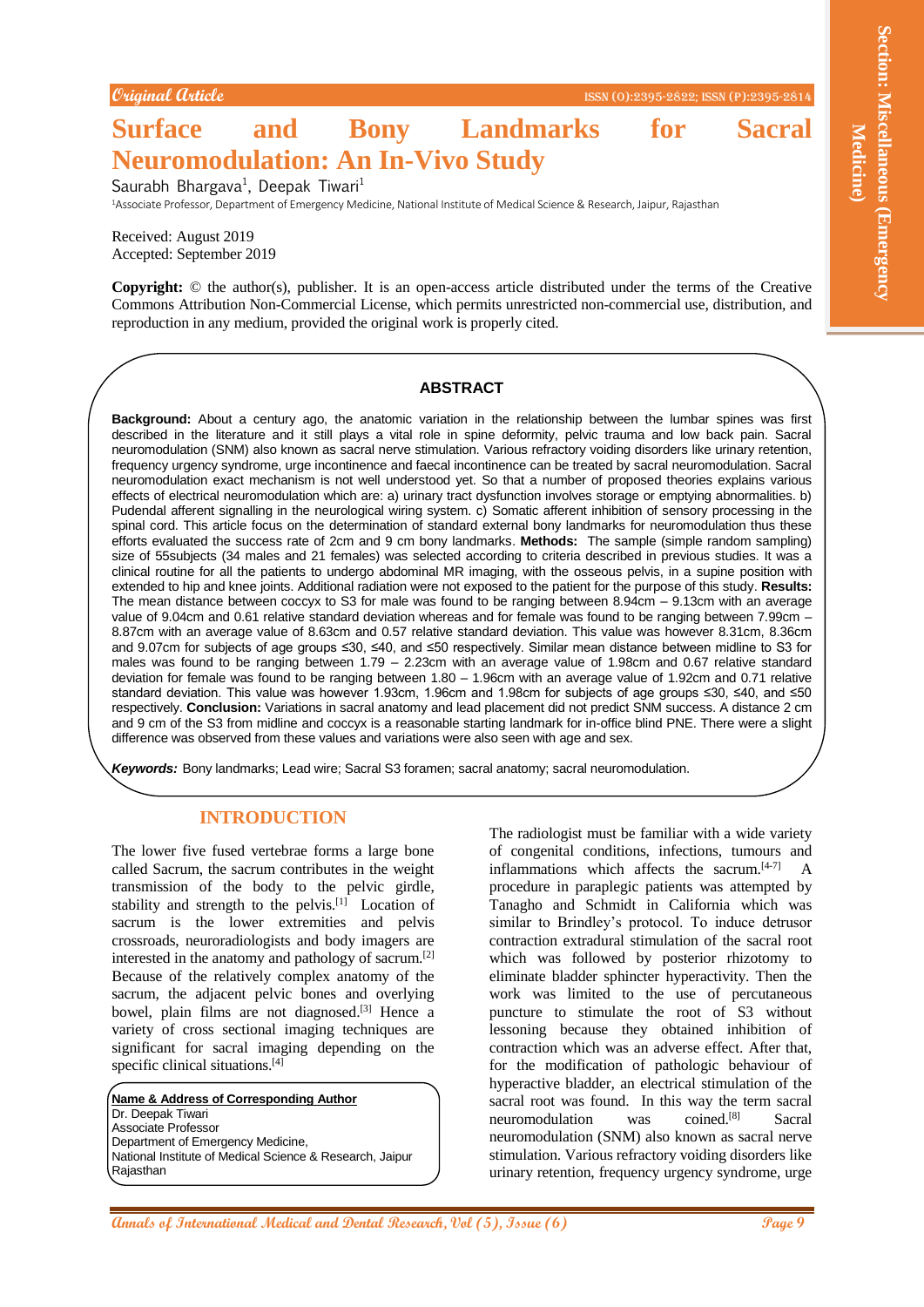# **Bhargawa & Tiwari; Surface and bony landmarks of bony neuromodularion**

incontinence and faecal incontinence can be treated by sacral neuromodulation.<sup>[9-11]</sup> Sacral neuromodulation exact mechanism is not well understood yet. So that a number of proposed theories explains various effects of electrical neuromodulation which are: a) urinary tract dysfunction involves storage or emptying abnormalities. b) Pudendal afferent signalling in the neurological wiring system. c) Somatic afferent inhibition of sensory processing in the spinal cord.

# **MATERIALS AND METHODS**

**Announce Controller Controller Controller Controller Controller Controller Controller Controller Controller Controller Controller Controller Controller Controller Controller Controller Controller Controller Controller Co** The present study entitled, "Surface and boney landmarks for sacral neuromodulation: An In-Vivo Study" was be a cross sectional study conducted in the Department of Emergency Medicine, National Institute of Medical Science & Research, Jaipur, Rajasthan. The study was conducted after getting the Human ethical committee permission and the necessary permissions from the clinical director and the vice dean of the University from July 2019 to December 2019. The sample (simple random sampling) size of 55subjects (34 males and 21 females) was selected according to criteria described in previous studies. The data was collected after the consent from the patient in a prescribed format (data collection and consent forms are attached with the proposal).

It was a clinical routine for all the patients to undergo abdominal MR imaging, with the osseous pelvis, in a supine position with extended to hip and knee joints. Additional radiation were not exposed to the patient for the purpose of this study. All the normal subjects' bony landmarks, sacral surface and coccyx measurement were performed wxated with formaldehyde in MR images. Anatomical study of S1 Spinous process length, height, and size of the L5-S1 segment were performed.

Correlations among measured variables were assessed using descriptive statistics. The radiological measurements were performed digitally in workstation of 1.5-T MR system. The coronal and sagittal (TSE) T2-weighted images were taken into consideration. [10, 12]

#### **Statistical Methods**

All measurements were done under strict calibration and standardization protocol. The measurements were compiled and entered in Microsoft Excel, and then exported to SPSS. Mean, standard deviation, and P values were done for all 55 participants with level of significance at 5% (0.05) and power of the study at 95%. The statistical analysis was subjected to unpaired Students t-test. Pearson's correlation were used to know the mean distance between coccyx and S3 and mean distance between midline and S3 by linear correlation analysis. Consents were obtained from the patients for the study and publication.

# **RESULTS**

The present study entitled, "Surface and bony landmarks for sacral neuromodulation: An In-Vivo Study", was an effort to study the measurements of bony landmarks and their relationship between each other. The study included 55 samples with 34 males and 21 females. The mean age, of the female subjects was  $27.3$  years and it ranges from  $18 - 49$ years and male subjects, was 25.7 years and it ranges from  $21 - 35$  years.

| Table 1: Average age and sex ratio |             |                   |         |           |  |  |  |  |
|------------------------------------|-------------|-------------------|---------|-----------|--|--|--|--|
| <b>Subjects</b>                    |             | <b>Sample</b>     | Age     |           |  |  |  |  |
|                                    | <b>Size</b> | <b>Percentage</b> | Average | Range     |  |  |  |  |
| Male                               | 34          | 61.81             | 25.7    | $21 - 35$ |  |  |  |  |
| Female                             | 21          | 38.19             | 27.3    | - 49      |  |  |  |  |
| Total                              | 55          | 100               | 26.5    | ЛC        |  |  |  |  |



**Figure 1: MR Images of sacrum and Coccyx for the evaluation of surface and bony landmarks**

| Table 2: The mean distance from Coccyx to S3 and midline to S3 classified by age and sex |                              |      |               |                               |                          |               |  |  |
|------------------------------------------------------------------------------------------|------------------------------|------|---------------|-------------------------------|--------------------------|---------------|--|--|
| <b>Subjects</b>                                                                          | <b>Coccyx to S3 Distance</b> |      |               | <b>Midline to S3 Distance</b> |                          |               |  |  |
|                                                                                          | <b>Average Distance (cm)</b> | S.D. | Range (cm)    | <b>Average Distance (mm)</b>  | S.D.                     | Range (cm)    |  |  |
| Male                                                                                     | 9.04                         | 0.61 | $8.94 - 9.13$ | 1.98                          | 0.67                     | $1.79 - 2.23$ |  |  |
| Female                                                                                   | 8.63                         | 0.57 | $7.99 - 8.87$ | 1.92                          | 0.71                     | $1.80 - 1.96$ |  |  |
| Total                                                                                    | 8.835                        |      | $7.99 - 9.13$ | 1.95                          | $\overline{\phantom{a}}$ | $1.79 - 2.23$ |  |  |

#### **Table 3: The mean distance from Coccyx to S3 and midline to S3 classified by age**

| <b>Subjects</b> | <b>Coccyx to S3 Distance</b>    |      |               | <b>Midline to S3 Distance</b>   |      |               |
|-----------------|---------------------------------|------|---------------|---------------------------------|------|---------------|
|                 | <b>Average Distance</b><br>(cm) | S.D. | Range (cm)    | <b>Average Distance</b><br>(mm) | S.D. | Range (cm)    |
| ≤30             | 8.31                            | 0.13 | $7.99 - 8.63$ | 1.93                            | 0.27 | $1.79 - 1.91$ |
| $\leq 40$       | 8.36                            | 0.21 | $8.24 - 8.77$ | 1.96                            | 0.17 | $1.84 - 1.96$ |
| $\leq 50$       | 9.07                            | 0.14 | $8.94 - 9.13$ | 1.98                            | 0.21 | $1.88 - 2.23$ |
| Total           | 8.835                           |      | $7.99 - 9.13$ | 1.95                            | ٠    | $1.79 - 2.23$ |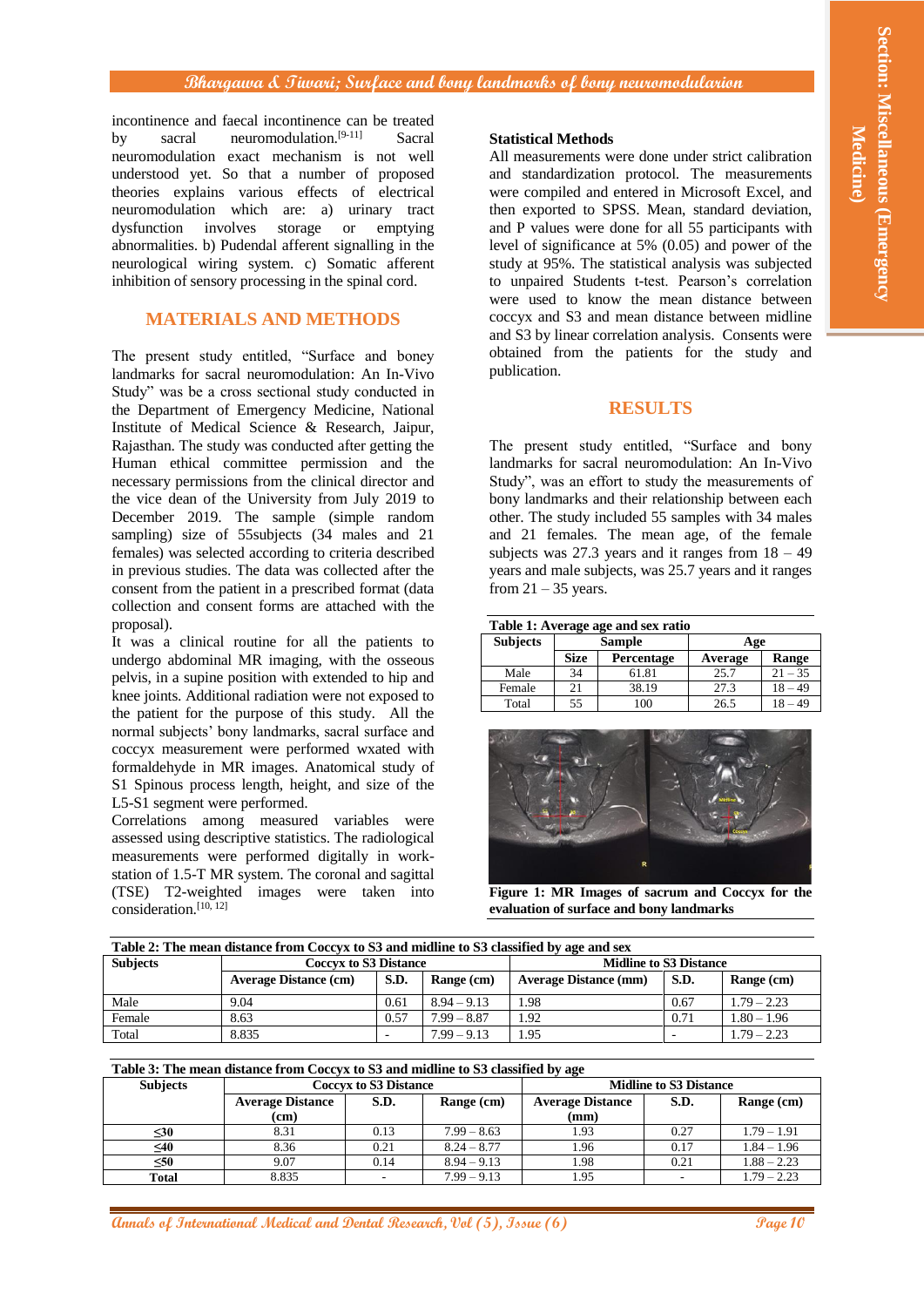#### **Bhargawa & Tiwari; Surface and bony landmarks of bony neuromodularion**

The mean distance between coccyxes to S3 for male was found to be ranging between 8.94cm – 9.13cm with an average value of 9.04cm and 0.61 relative standard deviation.



On the other hand the mean distance between coccyxes to S3 for female was found to be ranging between 7.99cm – 8.87cm with an average value of 8.63cm and 0.57 relative standard deviation. This value was however 8.31cm, 8.36cm and 9.07cm for subjects of age groups  $\leq 30$ ,  $\leq 40$ , and  $\leq 50$ respectively.

Similar set of study for determination of mean distance between midline to S3 for male was found to be ranging between 1.79 – 2.23cm with an average value of 1.98cm and 0.67 relative standard deviation. On the other hand the mean distance between midline to S3 for female was found to be ranging between 1.80 – 1.96cm with an average value of 1.92cm and 0.71 relative standard deviation. This value was however 1.93cm, 1.96cm and 1.98cm for subjects of age groups  $\leq 30$ ,  $\leq 40$ , and  $\leq 50$ respectively. The results are summarized in [Table 2,3]. All associations between external measurements and length from tip of coccyx to S3 were not significant.

### **DISCUSSION**

About a century ago, the anatomic variation in the relationship between the lumbar spines was first described in the literature and it still plays a vital role in spine deformity, pelvic trauma and low back pain. Role of bony landmarks on gender identification is emphasized by some reports. In the modern orthopaedic practices similar conventions are useful in which harmony between the different dimension parameter is sought. Hence, for the selection of sacral neuromodulation it is desirable to have certain dependable criteria.

In the present study entitled, "Surface and bony landmarks for sacral neuromodulation: An In-Vivo Study", an effort was made to establish relationship between mean distance from coccyx to S3 and mean distance between midline to S3 for a large population of 55 subjects of both genders. Both the parameters i.e., mean distance from coccyx to S3

and mean distance between midline to S3 was found to be higher in males than females. The result is in good compliance with certain other reports although it was statistically insignificant when study was carried out with 99% confidence level (P<0.001). Both the parameters i.e., mean distance from coccyx to S3 and mean distance between midline to S3 was also determined for the various age groups  $(\leq 30,$  $\leq 40$ , and  $\leq 50$ ) and observed that the distances increases with the increase in age. Results were found statistically insignificant when study was carried out with 99% confidence level (P<0.001).

Similar study was reported by Nicolette E. Deveneau et. al.<sup>[24]</sup>, in 2014 measured and distances between external boney landmarks were obtained in 22 embalmed cadavers. They employed needles 9 cm superior to the coccyx and 2 cm lateral to midline. The position of S3, sacral length and location of the needle in relation to S3 was recorded after the dissection. The mean lateral distance between coccyx and S3 was found to be 9.26 cm  $(\pm 0.84)$ , Between S3 to midline 2.30 cm  $(\pm 0.2)$ ; from S3 to needle 1.25 cm, and the needle was placed superior or inferior to S3; S2-S3 and S3-S4 where inter foramenal distance 1.48 cm  $(\pm 0.30)$  and 1.48 cm  $(\pm 0.24)$ , respectively. The Mean distance between sacroiliac joint (SIJ) and S3 however shorter than S2 to SIJ.

**Alternational Control of The page 10** of Control of The Page 11 and the Control of Control of Control of Control of Control of Control of Control of Control of Control of Control of Control of Control of Control of Contr The Similar results are reported by Katherine E. Husk25 in 2019 where anatomy and lead location of sacrum was evaluated by Fluoroscopic imaging. They reported more than 50% symptoms were improved and better clinical responses were observed after stage –I follow up. Out of 209 cases 187 (89.5%) were women and 22 (10.5%) men. Among them the success rates for primary implants and revisions cases were 83.3% and 89.4% respectively. Shorter implant durations  $(21.3 \pm 22.2$ vs  $33.6 \pm 25.8$  months), straight vs curved lead (90.5% vs 80.5%) (All  $p = .05$ ), higher body mass index  $(30.3 \pm 7.8 \text{ vs } 27.6 \pm 6.1 \text{ kg/m2})$ , were accounted as successful parameter for sacral neuromodulation. In assessing the 9 and 2 protocol, mean distance between midline and S3 did equal 2 cm:  $1.9 \pm 0.4$  vs  $2.0 \pm 0.7$  cm (p = .37), while mean distance between coccyx and S3 did not equal 9 cm:  $7.4 \pm 1.0$  vs  $7.2 \pm 0.8$  cm (p = .26).

# **CONCLUSION**

The present study entitled, "Surface and bony landmarks for sacral neuromodulation: An In-Vivo Study" was performed for establishment of relationship between bony landmarks and neuromodulation in 55 healthy subjects of both the sex. Parallel to other test of Sacrum and other joint problems magnetic waves in MRI, produces very detailed images. Besides this it is a painless and safe procedure and helps to diagnose sacrum anatomy. Variations in sacral anatomy and lead placement did